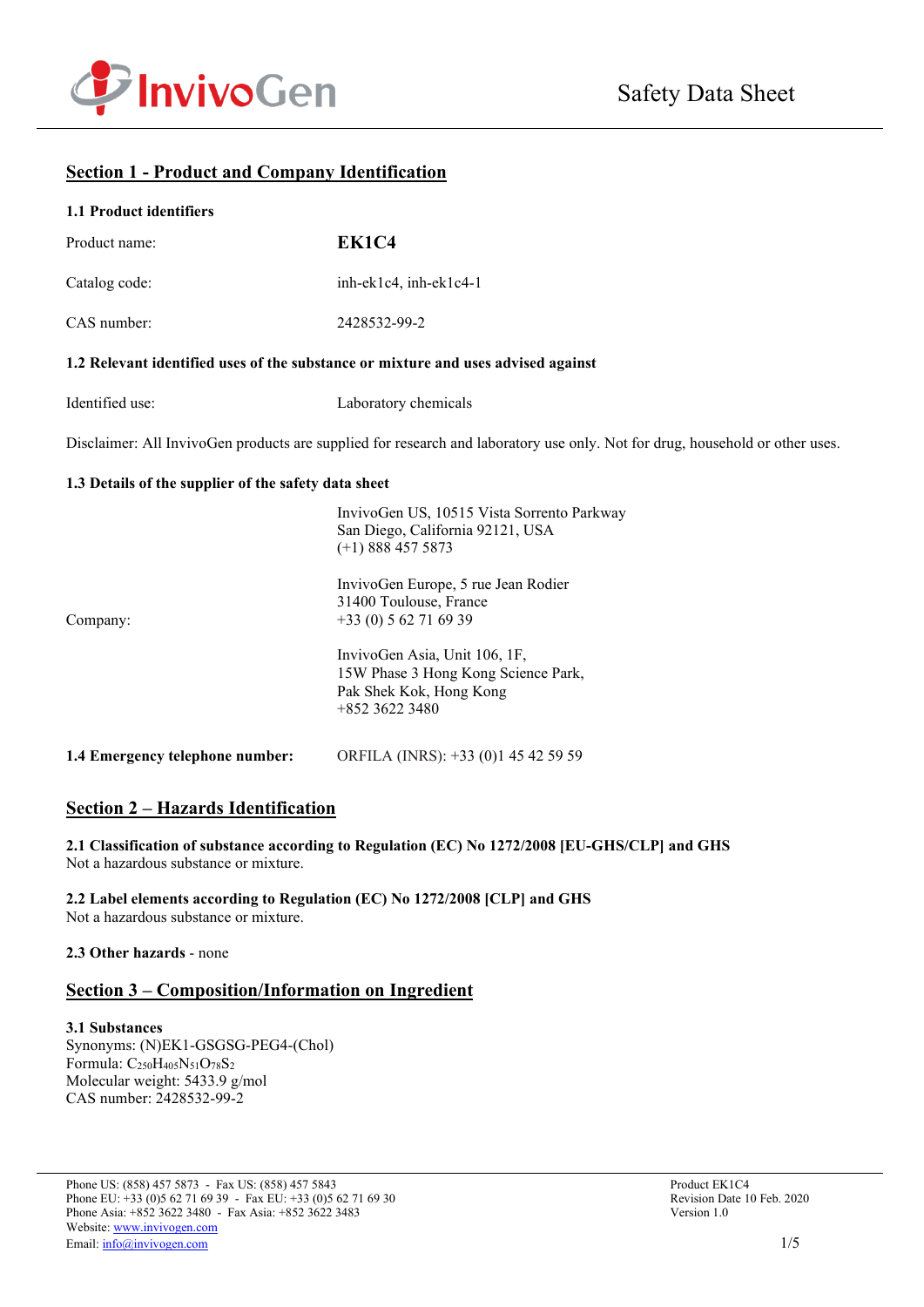

# **Section 4 – First Aid Measures**

### **4.1 Description of first aid measures**

**General advice:** Consult a physician. Show this safety data sheet to the doctor in attendance. Move out of dangerous area. **If inhaled:** If breathed in, remove to fresh air. If not breathing, give artificial respiration. Consult a physician. **In case of skin contact:** Wash skin with soap and plenty of water. Consult a physician. **In case of eye contact:** Rinse thoroughly with plenty of water for at least 15 minutes and consult a physician. **If swallowed:** Do NOT induce vomiting. Never give anything by mouth to an unconscious person. Rinse mouth with water.

### **4.2 Most important symptoms and effects, both acute and delayed**

The most important known symptoms and effects are described in the labeling (see section 2.2) and/or in section 11.

#### **4.3 Indication of any immediate medical attention and special treatment needed** No data available

Consult a physician.

# **Section 5 – Fire Fighting Measures**

### **5.1 Extinguishing media**

**Suitable extinguishing media:** Use water spray, carbon dioxide, dry chemical powder or appropriate foam.

## **5.2 Specific hazards arising from the chemical**

No data available

### **5.3 Special Firefighting Procedures**

Wear self-contained breathing apparatus for firefighting if necessary.

## **Section 6 – Accidental Release Measures**

### **6.1 Personal precautions, protective equipment and emergency**

Use personal protective equipment. Avoid breathing vapors, mist or gas. Ensure adequate ventilation. Remove all sources of ignition. Evacuate personnel to safe areas. Beware of vapors accumulating to form explosive concentrations. Vapors can accumulate in low areas.

For personal protection see section 8.

## **6.2 Environmental precautions**

Prevent further leakage or spillage if safe to do so. Do not let product enter drains.

### **6.3 Methods and materials for containment and cleaning up**

Soak up with inert absorbent material and dispose of as hazardous waste. Keep in suitable, closed containers for disposal according to local regulations (see section 13).

### **6.4 Reference to other sections**

For disposal see section 13.

# **Section 7 – Handling and Storage**

### **7.1 Precautions for safe handling**

Provide appropriate exhaust ventilation at places where dust is formed. For precautions see section 2.2.

### **7.2 Conditions for safe storage, including any incompatibilities**

Keep container tightly closed in a dry and well-ventilated place. Recommended storage temperature: -20 °C.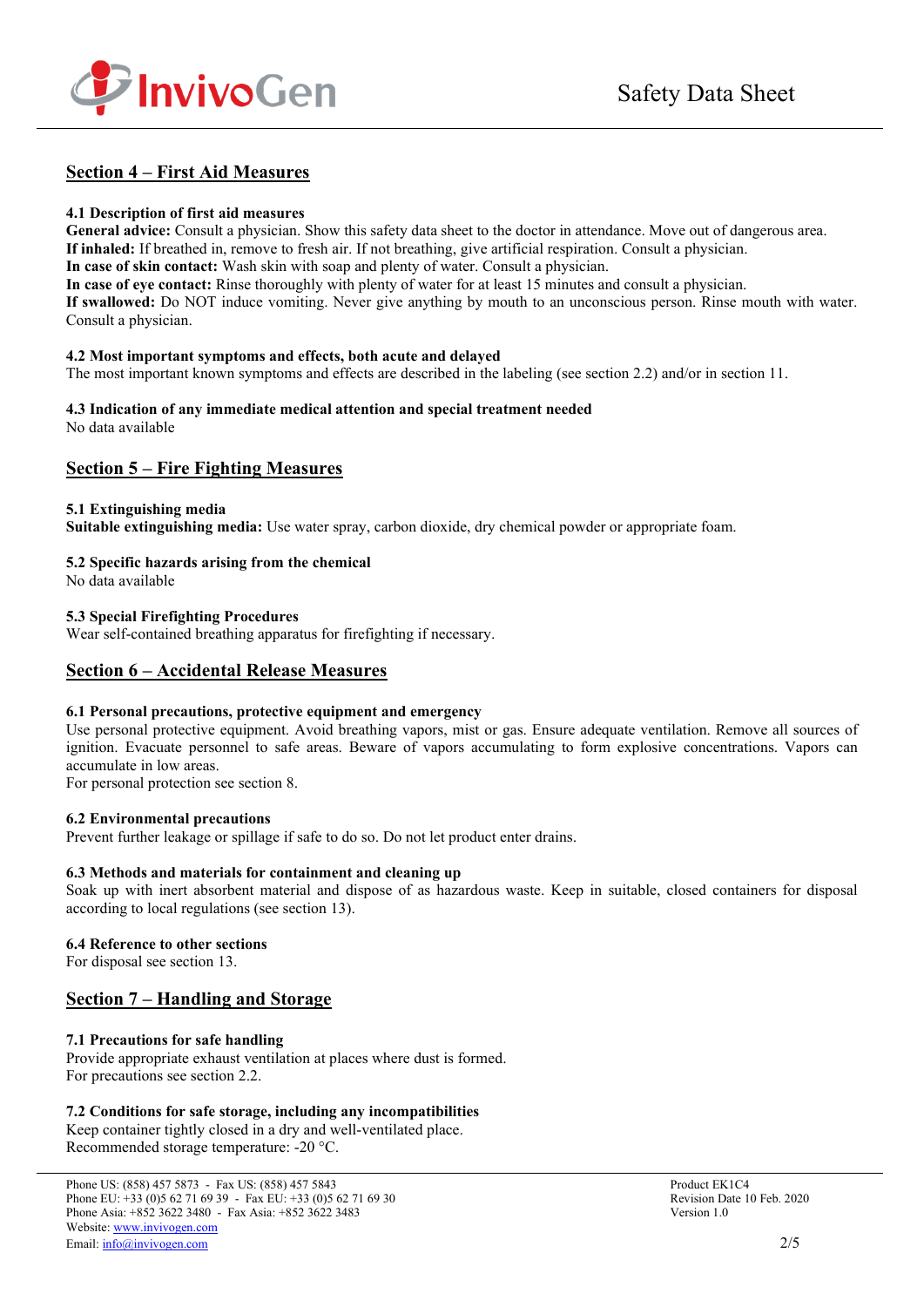

## **7.3 Specific end use(s)**

Apart from the uses mentioned in section 1.2 no other specific uses are stipulated.

## **Section 8 – Exposure Controls/PPE**

### **8.1 Control parameters**

#### **Components with workplace control parameters**

Contains no substances with occupational exposure limit values.

#### **8.2 Exposure controls**

**Appropriate engineering controls** General industrial hygiene practice.

# **Personal protective equipment**

#### **Eye/face protection**

Use equipment for eye protection tested and approved under appropriate government standards such as NIOSH (US) or EN 166(EU).

#### **Skin protection**

Handle with gloves. Gloves must be inspected prior to use. Use proper glove removal technique (without touching glove's outer surface) to avoid skin contact with this product. Dispose of contaminated gloves after use in accordance with applicable laws and good laboratory practices. Wash and dry hands.

### **Body Protection**

Choose body protection in relation to its type, to the concentration and amount of dangerous substances, and to the specific workplace. The type of protective equipment must be selected according to the concentration and amount of the dangerous substance at the specific workplace.

### **Respiratory protection**

Respiratory protection is not required. Where protection from nuisance levels of dusts are desired, use type N95 (US) or type P1 (EN 143) dust masks. Use respirators and components tested and approved under appropriate government standards such as NIOSH (US) or CEN (EU).

### **Control of environmental exposure**

Do not let product enter drains.

## **Section 9 – Physical/Chemical Properties**

### **9.1 Information on basic physical and chemical properties**

**Appearance** Physical state: Solid Color: Colorless **Safety Data** Odor: No data available Odor threshold: No data available pH: No data available Melting point/freezing point: No data available Initial boiling point and boiling range: No data available Flash point: No data available Evaporation rate: No data available Flammability: No data available Upper/lower flammability or explosive limits: No data available Vapor pressure: No data available Relative density: No data available Solubility in water: No data available Partition coefficient (n-octanol/water): No data available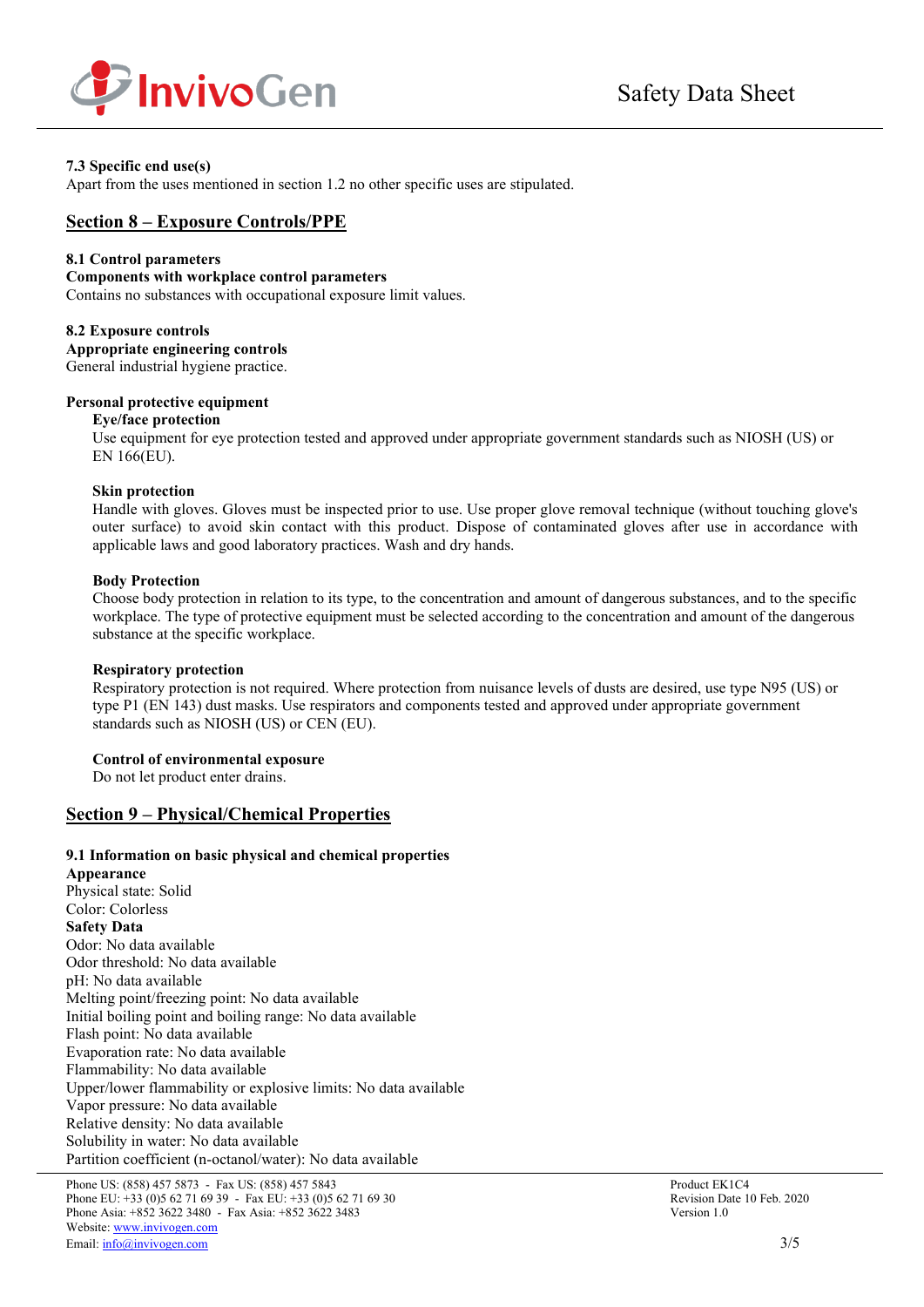

Autoignition temperature: No data available Decomposition temperature: No data available Viscosity: No data available

## **9.2 Other safety information**

no data available

# **Section 10 – Stability and Reactivity**

**10.1 Reactivity:** No data available **10.2 Chemical stability:** Stable under recommended storage conditions. **10.3 Possibility of hazardous reactions:** No data available **10.4 Conditions to avoid:** No data available **10.5 Incompatible materials:** No data available **10.6 Hazardous decomposition products:** No data available **In case of fire:** See section 5

# **Section 11 – Toxicological Information**

## **11.1 Information on toxicological effects**

**Acute toxicity:** Oral LD50: No data available Inhalation LC50: No data available Dermal LD50: No data available Other information on acute toxicity: No data available **Skin corrosion/irritation:** No data available **Serious eye damage/irritation:** No data available **Respiratory or skin sensitization:** No data available **Germ cell mutagenicity:** No data available **Carcinogenicity:** No data available **Reproductive toxicity:** No data available **Additional information:** No data available

# **Section 12 – Ecological Information**

**12.1 Toxicity:** No data available

**12.2 Persistence and degradability:** No data available

**12.3 Bioaccumulative potential:** No data available

**12.4 Mobility in soil:** No data available

**12.5 Results of PBT and vPvB assessment:** PBT/vPvB assessment not available as chemical safety assessment not required or not conducted.

**12.6 Other adverse effects:** No data available

# **Section 13 – Disposal Considerations**

## **13.1 Waste treatment methods**

**Product:** Observe all federal, state and local environmental regulations. Contact a licensed professional waste disposal service to dispose of this material. Must not be disposed of together with household garbage. **Contaminated Packaging:** Dispose of as unused product.

# **Section 14 – Transport Information**

| 14.1 UN number |               |           |          |
|----------------|---------------|-----------|----------|
| $ADR/RID: -$   | $DOT$ (US): - | $IMDG: -$ | $IATA$ : |